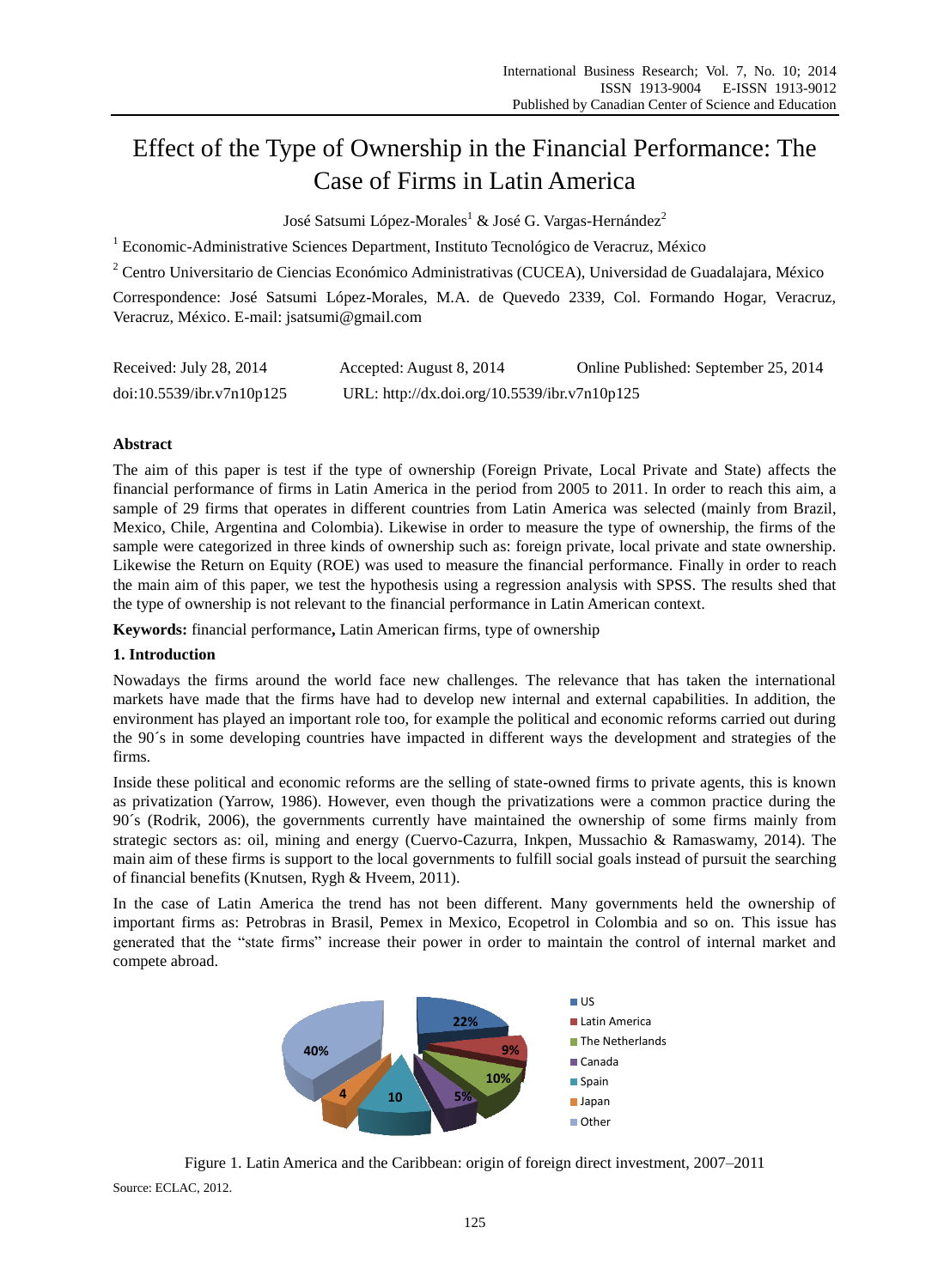

Figure 2. Latin America and the Caribbean: Origin of foreign direct investment, 2012

Source: ECLAC, 2012.

In addition, according with Figures 1 and Figure 2 the commercial openness has prompted to the firms from developed countries to carry out important investments in different Latin America countries. According with ECLAC (2012) the flows of Foreign Direct Investment (FDI) from developed countries toward Latin America have had an important impact in the last years. Around the 50% of the FDI that have received Latin America had its origins from USA, The Netherlands, Canada, Spain and Japan. In addition to the privatized firms some firms have maintain their private origins. Hence some of these firms not only have been important in the internal markets, but also have been major players worldwide in some sectors. For example: Cemex from Mexico, Techint from Argentine and Vale from Brazil. These firms have competed against the big firms from developed countries.

Therefore the purpose of this paper is to address the effect of the type of ownership in the financial performance of firms that operates in Latin American countries. In the literature is accepted that the private firms reach a better financial performance that the state firms (Megginson & Netter, 2001). Hence was selected a sample of firms with different types of ownership in order to test the hypothesis of this paper.

### **2. Theoretical Background**

#### *2.1 Type of Ownership*

The type of ownership is an important topic in corporate governance literature. In this regard several studies about the type of ownership have been carried out the last years (Cuervo-Cazurra, 2014; Inkpen, Mussachio & Arocena & Oliveros, 2012; Le & Chizema, 2011; Eskil & Goldeng, 2008). These studies have increased the literature about the influence of the type of ownership in the firms. Moreover these studies have focused in two main topics: first in compare the private firms and the state firms (Reeves & Ryan, 1998; Dewenter & Malatesta, 2001) and second compare the performance of the firms before and after a process of privatization (D'souza & Megginson, 1999). In both cases the studies presents inconclusive results due to the differences of goals of the firms studied (Bozec, Breton & Cote, 2002).

Likewise these studies have not paid attention in the relationship between the type of ownership and financial performance specifically in emerging regions as Latin America. Nevertheless the type of ownership has begun an important issue in this region since during the last 20 years due to the change of ownership (mainly state to private ownership), in Latin America has been a common practice as from 90´s. In this regard a great number of state firms were sold to private agents (Rodrik, 2006). In addition most of the studies related to the type of ownership have been conducted in developed economies.

On the other hand there are evidences that indicate significant increases in the financial performance of companies that changed their type of ownership (Djankov & Murrell, 2002; Megginson & Netter, 2001; Wright, Buck, T. & Filatotchev, 2002). These empirical findings suggest that the performance of the firms have different behaviors regardless of their type of ownership.

Peng, Tan & Tong (2004) have identified five types of ownership:

1). State firms ownership, these firms have the characteristic that are large and complex, and generally suffer a lack of resources. These companies have in the States their main source of financing, supplier and distributor.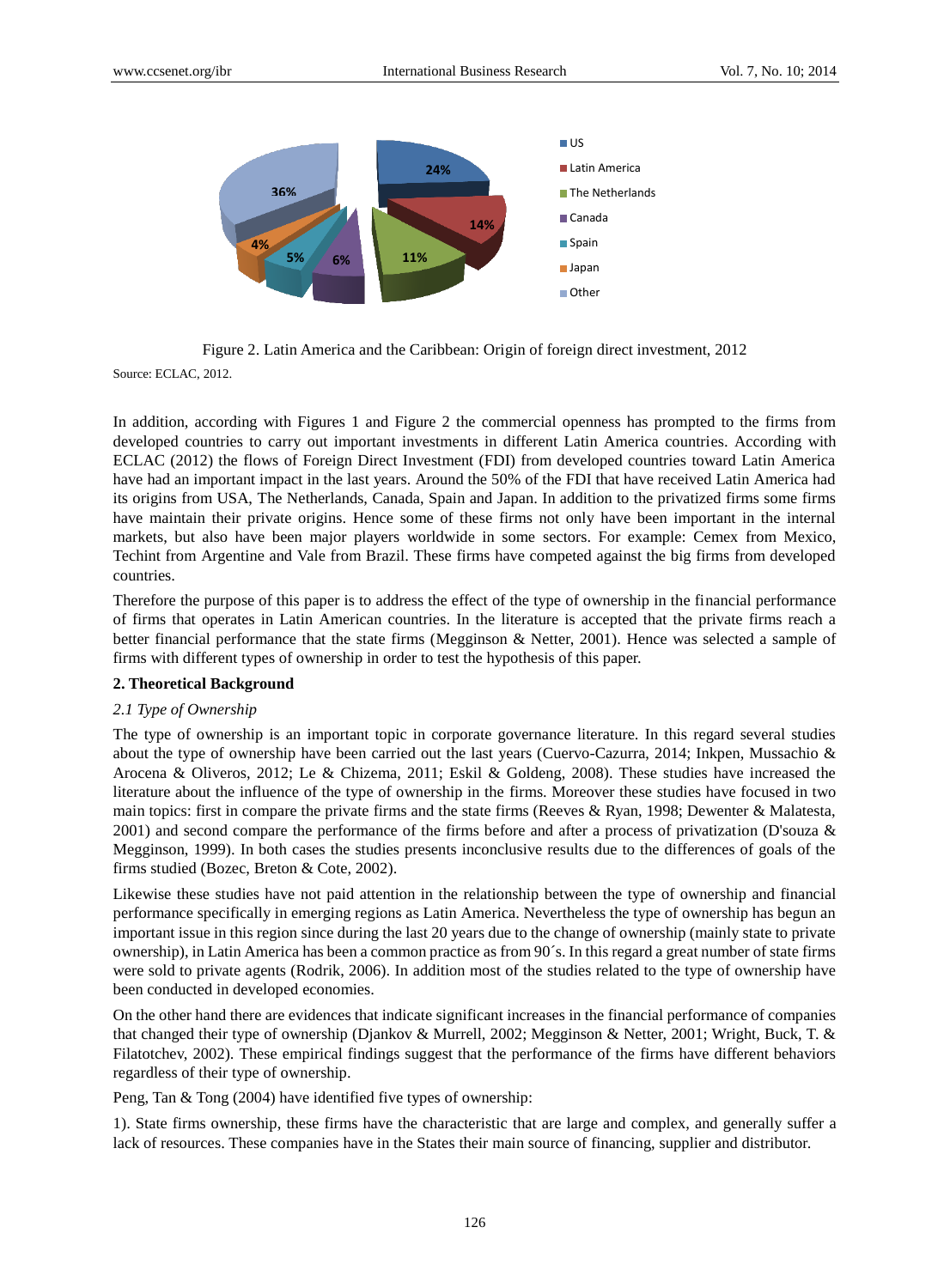2). Private firms are the opposite of state firms. These companies are generally owned by family groups, have few resources to research and development  $(R & D)$ , but they are very market-oriented.

3). Collectively owned firms, state-owned but operate as private. The organizational model is a hybrid between state-owned and public companies. For example, they have close relationships with governments and are market driven.

4). Foreign investment enterprises (FIEs), are a category that includes strategic alliances and subsidiaries of multinational companies (MNC's). This typology does not necessarily include the public owned firms, which are very important in the context of this research.

5). Public owned firms are those that are listed in the stock exchange and capture shareholders from private investors and have some rights related to ownership, governance and decision making of firms. It is important to notice that the public owned companies are different that the state-owned enterprises in terms of ownership, governance and decision making.

The above classification shows that in addition of the more common types of ownership (state firms and private firms), and in some cases given to the various environmental and internal changes that companies have faced in the last 20 years, have emerged new types of ownership. This fact has generated a difficulty in order to categorize firms according to their type of ownership. Therefore it is important to note that within the two main types of ownership (public and private) exist subdivisions.

#### *2.2 Financial Performance*

Firms have to be careful in the development of strategies, selection of targets, monitoring the results and the impact of these factors on their performance. These facts are why the interest in the study about the firm performance has increased in the last 20 years (Taticchi, Balachandran & Tonelli, 2012), resulting in a large body of academic literature about this topic. Generally the primary goal of firms is to reach an adequate performance that makes them increase their profits. However, the literature on the subject provides evidence that there is not an appropriate measure of performance of a firm (González-Benito & Suarez-González, 2010; Vij, Harpreet & Bedi, 2012). The result is an extended number of indicators of different types of firm performance.

Performance is measured for the results of the firm. The results are often measured by the goals previously established. These make possible evaluate the progress of the firm  $\acute{\text{s}}$  objectives. The above approach is associated with financial performance (Barnes & Hinton, 2012; Kariv, Menzies, Brenner & Fillion, 2009). It has been mentioned characteristics, advantages and limitations of performance. The key question is what performance means? The definition of performance is not an easy task (Barnes & Hinton, 2012; Kariv et al, 2009; Schiuma & Marr, 2003). The term can be used at various levels of the company, for example, individual performance, team performance and organizational performance (Brudan, 2010). Hence, there is complexity for defining it correctly.

The definitions of performance are diverse. Sandvik and Sandvik (2003) define it as goal levels achieved by the firm. Moreover, the performance can be oriented toward future results, appropriate to the needs of each company and based on a causal model of inputs and outputs results (Lebas, 1995). Performance is a term in which each person is placing the concepts that best fit to their interests and to the same environment (Barnes & Hinton, 2011). Neely, Adams & Kennerley (2002) conceptualize performance measurement as the process of quantifying the efficiency and effectiveness of past action. The above definition states that the performance is a tool that helps managers in choosing courses of action.

With the above, for the purpose of this research, the definition of performance measures made by Neely et al. (2002) will be used as a basis of the definition of firm performance. Since the data to which there is access are historical data of the company, this is also the best to fit the objectives of this research. Likewise in this study measure the financial performance with Return on Equity (ROE). It is an accounting-based measure of performance that is commonly used in international business literature (Hitt, Hoskinsson & Kim, 1997; Harr, 1989; Grant, 1987; Vernon, 1971). ROE focuses on the relative efficiency with which the resources available have been utilized by a firm to earn profit on behalf of its shareholders (Contractor, Kumar & Kundu, 2007).

Furthermore an additional reason for using this measure is that is easily available. In addition it is a measure of financial performance in the short term (Thomas & Eden, 2004). Likewise an important limitation of ROE is that only capture the profitability of the last year. Finally ROE is an indicator that contributes to understand the financial successful or unsuccessful of the firm, in this regard contribute to reach the main objective of this paper.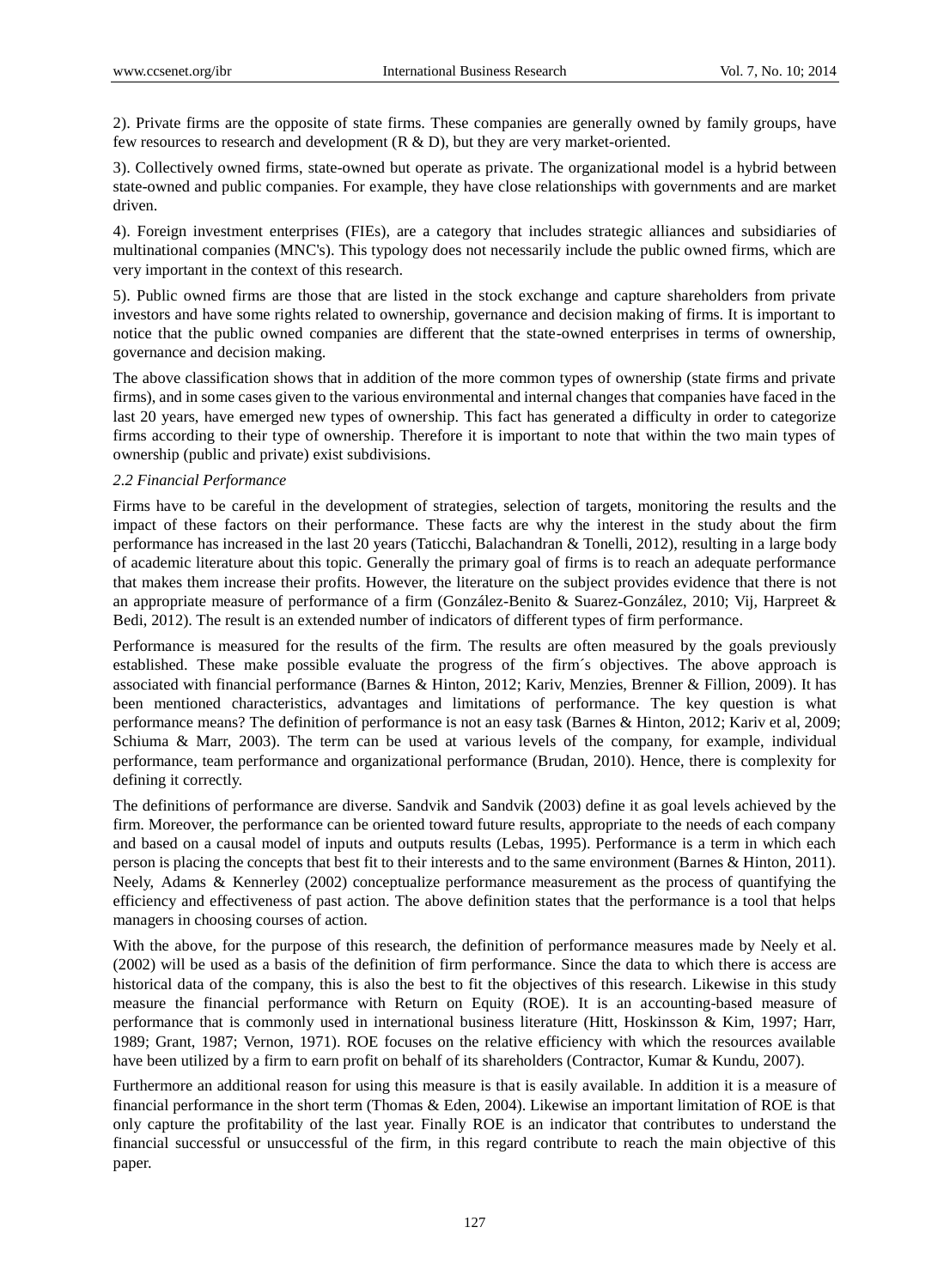# **3. Hypothesis**

During the 90's of the last century, several governments in Latin America carried out the implementation of trade liberalization policies (Cuervo-Cazurra & Dau, 2009). These reforms were proposed by the "Washington Consensus," which consisted of 10 recommendations about public policy (Correa, 2002; Rodrik, 2006). These recommendations were proposed by the International Monetary Fund, World Bank and the U.S. government (called "Washington institutions").

Within these recommendations were privatization of firms, which is the act of selling state-owned enterprises to private (Cuervo-Cazurra, Inkpen, Mussachio & Ramaswamy, 2014; Megginson, Nash & Van Randenborgh, 1994). These processes were very common practices in different Latin American countries during the 90's. The governments sold large firms to private investors, such as: Imevision in Mexico (now TVAzteca), Embraer in Brazil and Ypf in Argentina. Moreover some companies continued their private origin from the early 90's to the present t, for example, Cemex and Bimbo (Cuervo- Cazurra, 2010). Besides, other companies despite the opportunity in those days remained still state-owned as the big oil firms: Pemex and Pdvsa. (Casanova, 2010). Many of them, regardless of their ownership structure are called "multilatinas".

In addition, from trade liberalization in the 90's, Latin America has been an important region where MNCs from developed countries like U.S.A., Japan and Europe have carried out important investments. These investments are why since several years ago have begun to notice the important role of companies like Sony, Samsung, Shell, among others. This has generated significant business competition for Latin American firms. This suggests that some firms in Latin America have had significant financial performance. The reforms implemented in the 90's have influenced the type of ownership and these in turn may generated a better financial performance for local private , state companies and foreign private companies operating in Latin American countries.

In regard of these assumptions the next hypothesis was developed:

H1: The type of ownership (If the firm is foreign private, local private and state ownership) is related with the financial performance in the firms that operate in Latin America.

# **4. Research Design**

# *4.1 Source and Sample Data*

The hypothesis is tested of using data of the ranking "Las 500 mayores empresas de America Latina" for the period 2005–2011. The ranking is the most important data source of firms from Latin America (Lopez-Morales, Wise-Lozano & Vargas-Hernandez, 2014; Cuervo- Cazurra, 2010).The information of this ranking is collected for the Chilean magazine "America Economia". This ranking is elaborated since the 80´s. Besides Latin America is an ideal laboratory to test this kind of assumption (Dau, 2011) because many Latin America governments have implemented different policies that has affected the firms´ownership. Additionally the study of Latin America firms is an important gap in the literature (Chang, 2011; Thomas & Eden, 2004).

The sampling was done by convenience, 29 firms that operate in Latin America were included. The selection was made due to that can be obtained the complete data of this number of firms in the period of study (2005–2011). It is important to point out that the number of firms selected (29) and the period of study (2005–2011) were selected due to the possibility to collect complete data for the statistical procedure using SPSS.

# *4.2 Variables and Analytic Method*

It is included one measure for each variable. For the independent variable "Type of Ownership" (TPROP), it was designed a scale where classified the firms in accordance with their specific "type of ownership". First, it was assigned the number 1 to the firms that are "foreign private". These firms are the subsidiaries of firms that are not from Latin America origin (e.g. General Motor from USA, Arcelor Mittal from India). Second, it was assigned the number 2 to the firms that are "local private", these firms are origins from Latin America countries and are owned by private agents de (E.g. Cemex from Mexico, Vale from Brazil and so on). Finally, it was assigned the number 3 to the firms that are "local state". These firms have their origins from Latin America countries and are owned by the state (e.g. Pemex from Mexico, Pdvsa from Venezuela.

In addition for the dependent variable "financial performance" it is selected the Return on Equity (ROE) as measure. ROE for the firms included in the sample were captured from rankings of America Economia "Las 500 mayores empresas de América Economia", in the period 2005–2011. ROE is a financial indicator of performance that shows the return for the shareholders of the firms and is commonly used in the literature (Dau, 2011). ROE is the amount of net income returned as a percentage of shareholders equity, it measures a corporation  $\hat{s}$ profitability by revealing how much profit a company generates with the money shareholders have invested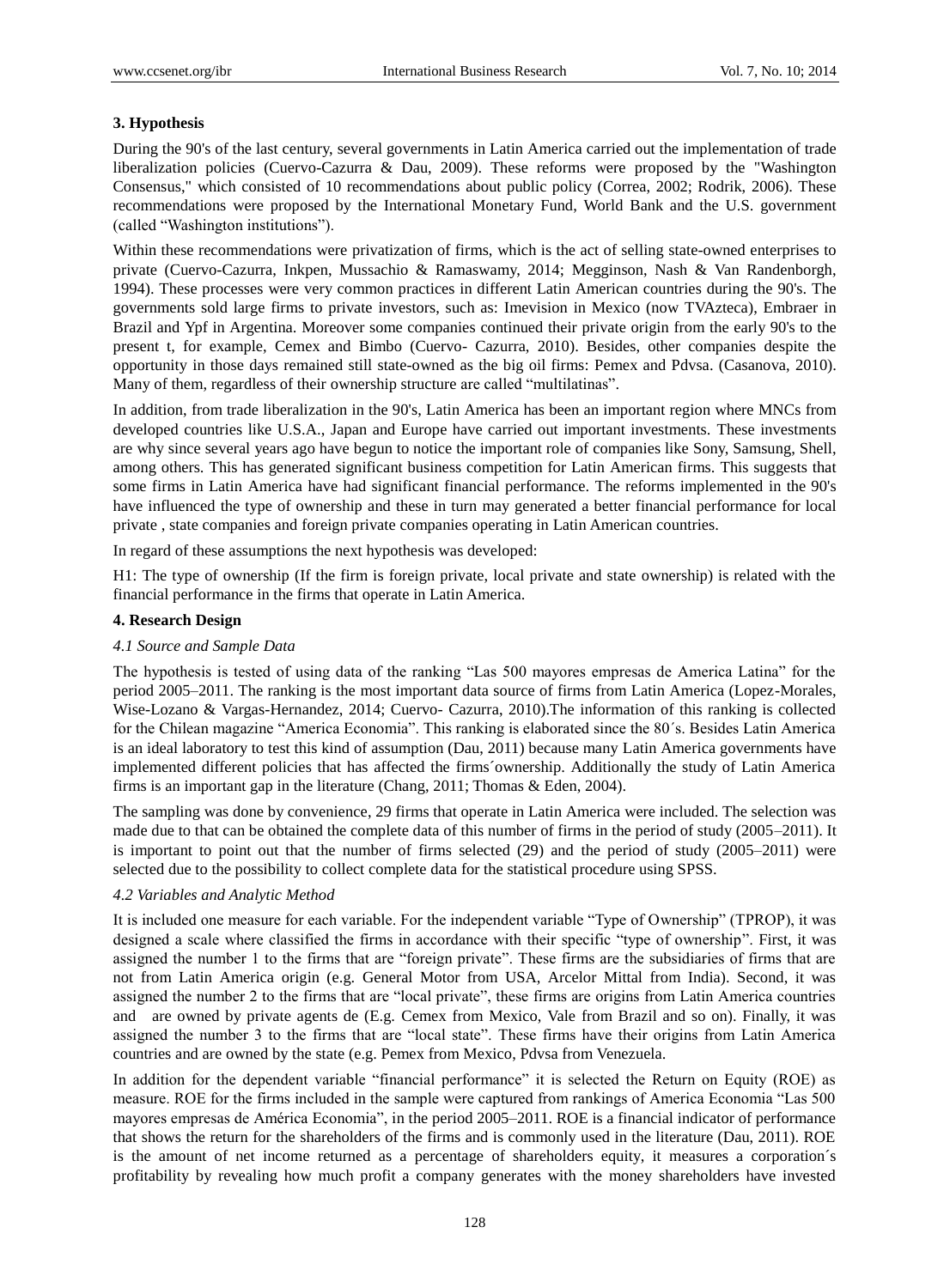(Blaine, 1993; Glaum & Oesterle, 2007). This indicator is expressed as a percentage and calculated as:

*ROE= Net Income/ Shareholder´s Equity*

The analytic method applied to understand the relationship between variables was Linear Regression Analysis. The analyses were conducted using the SPSS 19 software.

# **5. Results**

Table 1 shows reports the result of the descriptive statistics:

Table 1. Descriptive statistics

|                | N  | Minimum   | Maximum | Media   | Tip. Dev. |
|----------------|----|-----------|---------|---------|-----------|
| <b>TPROP</b>   | 29 | 1.00      | 3.00    | 2.0345  | .49877    |
| ROE2005        | 29 | 3.15      | 79.45   | 26.4976 | 16.86832  |
| ROE2006        | 29 | $-79.80$  | 158.30  | 27.8966 | 38.13404  |
| ROE2007        | 29 | $-51.40$  | 105.10  | 26.0517 | 28.04237  |
| ROE2008        | 29 | $-134.20$ | 78.50   | 16.5414 | 41.77931  |
| <b>ROE2009</b> | 29 | .70       | 78.30   | 23.1621 | 19.20349  |
| <b>ROE2010</b> | 29 | $-8.50$   | 57.00   | 22.1241 | 15.72745  |
| ROE2011        | 29 | $-11.00$  | 77.10   | 22.2621 | 21.50062  |
| N valid        | 29 |           |         |         |           |

The media of ROE between 2005 and 2011 was 23. 35. These results show that the firms included in the study returns an average of 23.35 of revenues to their shareholders. It is important to point out that the standard deviation is unstable during the period. For instance, the standard deviation in 2010 is 15.72 and in 2008 is 41.77. It means 2010 the differences between the ROE  $\acute{\text{s}}$  is bigger than the ROE  $\acute{\text{s}}$  in 2008.

The table 2 below reports the result of the regression analysis for the sample:

|                | TPROP Vs. | <b>TPROP Vs.</b>  | TPROP Vs.         | <b>TPROP Vs.</b>  | <b>TPROP Vs.</b>  | <b>TPROP Vs.</b>  | <b>TPROP Vs.</b>  |
|----------------|-----------|-------------------|-------------------|-------------------|-------------------|-------------------|-------------------|
|                | ROE 2005  | ROE 2006          | ROE 2007          | ROE 2008          | ROE 2009          | ROE 2010          | <b>ROE 2011</b>   |
| R              | $.213^a$  | .234 <sup>a</sup> | .149 <sup>a</sup> | .274 <sup>a</sup> | .348 <sup>a</sup> | .042 <sup>a</sup> | .138 <sup>a</sup> |
| R <sub>2</sub> | .045      | .055              | .022              | .075              | .121              | .002              | .019              |
| F              | 1.278     | 1.558             | .613              | 2.194             | 3.723             | .047              | .527              |
| Sig.           | .268      | .223              | .440              | .150              | .064              | .831              | .474              |

Table 2. Regression model

The results shown in Table 3 do not support the hypothesis. First, the results in all the period of study does not provide consistent support for the notion that "type of ownership" is related with the "financial performance" of firms that operates in Latin America. Second, the results of the regression analysis also show that practically the "type of ownership" is not factor that affects the financial performance. The results shows below are not according with other studies that reflect a positive influence of the "type of ownership" in the financial performance (Bozec, Breton & Cote, 2002; Mazzolini, 1980). In addition it is important to point out that this study is one of the first carried out using a sample of Latin America firms.

Besides, the analyses of the F values do no support the main hypothesis. However, the major significance is on 2009. It means that in this year the "type of ownership" affects more than in other years the financial performance but even so it does not relevant.

Finally, the results reflects that the political and economic policies carried out for the governments in Latin America mainly during 90´s that unchained changes in the ownership of the firms did not significant in the financial performance. It suggests that the national and international expansion of some Latin America firms was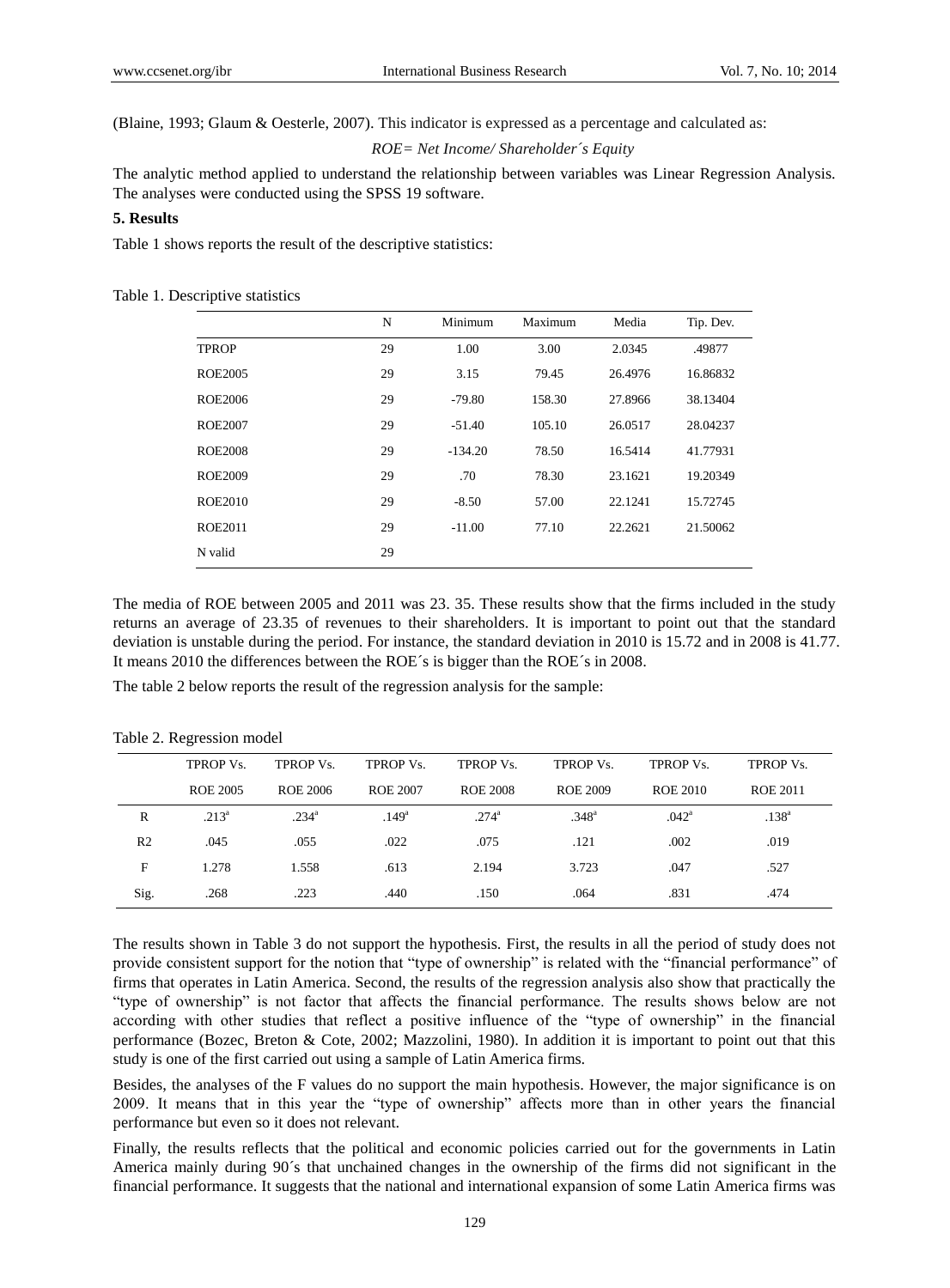occasioned by other factors, but not for the changes related with the ownership.

#### **6. Conclusions and Future Research**

The aim of this paper is test if the type of ownership (Foreign Private, Local Private and State) affects the financial performance of firms in Latin America. The results suggest that the type of ownership is not a relevant factor in the financial performance. It supposes that the economic and political reforms during 90's were an important engine of development in all factors, however in the case of the firm's ownership it was not a relevant issue.

This paper contributes to the literature in three aspects. First, the study of the ownership in emerging regions is an important gap in the international business literature (Hitt, Tiyani, Miller & Conelly, 2006; Pan & Chao, 2010). Furthermore, the understanding of the effects of the ownership is useful in order to gain comprehensive knowledge about the ways in that the firms improve their general performance. Second, Latin America firms have been understudied in relation with firms from other regions around the world (Chang, 2010; Cuervo-Cazurra, 2010). Third, contributes to the debate of the benefits of the process of globalization around the world (Cuervo-Cazurra & Dau, 2009; Rodrik, 2006) in concrete to move the discussion about the influence of the owners in the outcomes of the firms.

Besides the future direction of the research about the relationship type of ownership- financial performance will be to address another emerging market as Central Europa and Asia. Besides it is necessary analyze the influence of the public firms (that operates in stock market) in order to understand if this factor incise in the financial performance. Likewise an important topic is understand the role of the firms that operates in the stock exchanges (commonly known as public firms). Furthermore it is important to know the burden of family business in Latina America. In addition, it is valuable to study the type of ownership in separated way, it means by sector, country and size of the firm.

Moreover another important scope is including the "mixed firms" that are controlled for private and state owners at same time. Finally in order to verify results is important to carry out studies with a larger sample and in a larger period too. And study with these characteristics will be an important input to the literature about emerging markets.

#### **References**

- Arocena, P., & Oliveros, D. (2012). The efficiency of state-owned and privatized firms: Does ownership make a difference? *International Journal of Production Economics, 140*(1), 457–465. http://dx.doi.org/10.1016/j.ijpe.2012.06.029
- Barnes, D., & Hinton, C. M. (2012). Reconceptualising e-business performance measurement using an innovation adoption framework. *International Journal of Productivity and Performance Management, 61*(5), 502–517. http://dx.doi.org/10.1108/17410401211232948
- Blaine, M. (1993). *Profitability and competitiveness: lessons from Japanese and American firms in the 1980´s*. AJBS 1993 Best Papers Proceedings, Association of Japanese Business Studies, 1993.
- Bozec, R., Breton, G., & Cote, L. (2002). The performance of state owned enterprises revisited. *Financial Accountability & Management, 18*(4), 383–407. http://dx.doi.org/10.1111/1468-0408.00158
- Brudan, A. (2010). Rediscovering performance management: systems, learning and integration. *Measuring Business Excellence, 14*(1), 109–123. http://dx.doi.org/10.1108/13683041011027490
- Casanova, L. (2010). Las multinacionales latinoamericanas en los albores de una oportunidad. *Revista de Administracón de Empresas, Fundación Getulio Vargas, Brasil, 50*(4), 439–445. http://dx.doi.org/10.1590/S0034-75902010000400008
- Chang, J. (2011). The early and rapid internationalization of Asian emerging MNEs. *Competitiveness Review: An International Business Journal Incorporating Journal of Global Competitiveness, 21*(2), 171–187. http://dx.doi.org/10.1108/10595421111117452
- Contractor, F. J., Kumar, V., & Kundu, S. K. (2007). Nature of the relationship between international expansion and performance: The case of emerging market firms. *Journal of World Business, 42*(4), 401–417. http://dx.doi.org/10.1016/j.jwb.2007.06.003
- Correa, R. (2002). Reformas estructurales y crecimiento en América Latina: un análisis de sensibilidad. *Revista de la CEPAL. 76*, 89–107. Retrieved from http://www.eclac.cl/publicaciones/xml/5/19335/lcg2175e\_Correa.pdf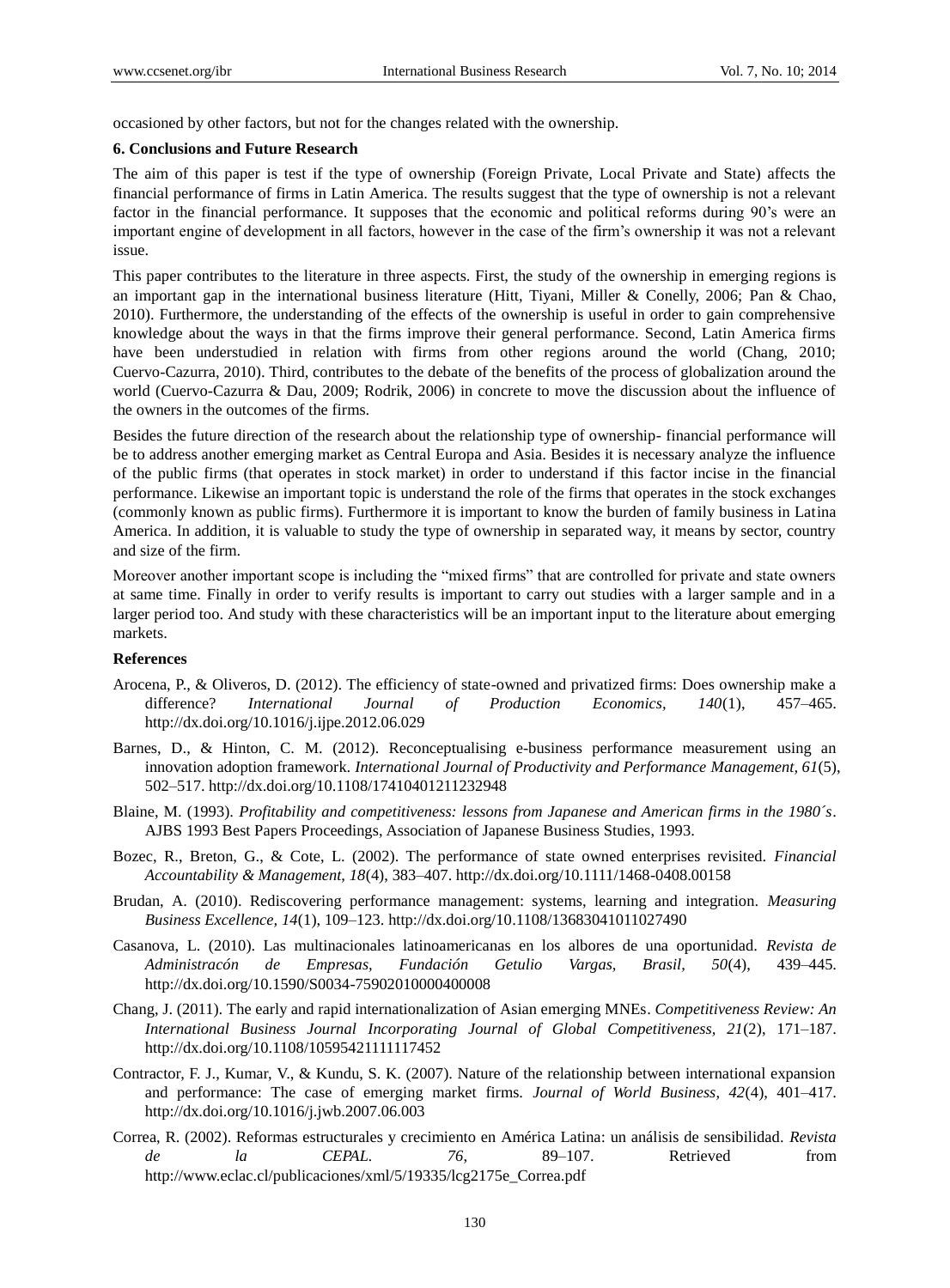- Cuervo-Cazurra, A. (2010). Multilatinas. *Universia Business Review, 25,* 14–33. Retrieved from http://ubr.universia.net/pdfs\_web/25010-01.pdf
- Cuervo-Cazurra, A., Inkpen, A., Mussachio, A., & Ramaswamy, K. (2014). Goverments as owners: State-owned multinationals companies. *Journal of International Business Studies,* 1–24. Retrieved from http://www.palgrave-journals.com/jibs/cfp\_global\_state\_own\_si.html
- Cuervo-Cazurra, A., & Dau, L. A. (2009). Promarket reforms and firm profitability in developing countries. *Academy of Management Journal, 52*(6), 1348–1368. http://dx.doi.org/10.5465/AMJ.2009.47085192
- D'souza, J., & Megginson, W. L. (1999). The financial and operating performance of privatized firms during the 1990s'. *Journal of Finance, LIV*(4), 1397–438. http://dx.doi.org/10.1111/0022-1082.00150
- Dau, L. A. (2011). *Reforms, multinationalization, and profitability*. Academy of Management Annual Meeting Proceedings (pp. 1–6). http://dx.doi.org/10.5465/AMBPP.2011.65870646
- Dewenter, K. L., & Malatesta, P. H. (2001). State-owned and privately-owned firms: An empirical analysis of profitability, leverage, and labor intensity. *American Economic Review, 91*(1), 320–34. http://dx.doi.org/10.1257/aer.91.1.320
- Djankov, S., & Murrell, P. (2002). Enterprise restructuring in transition: A quantitative survey. *Journal of Economic Literature, 40*, 739–792. http://dx.doi.org/10.1257/jel.40.3.739
- Economic Comission for Latin America and Caribbean. (2012). *Foreign Direct Investment in Latin America and and Caribbean.*
- Eskil, G., Grunfeld, L. A., & Benito, G. R. G. (2008). The performance differential between private and state owned enterprises: The roles of ownership, management and market structure. *Journal of Management Studies, 45*(7), 0022–2380.
- Filatotchev, I., Wright, M., Buck, T., & Zhukov, V. (1999). Corporate entrepreneurs and privatized firms in Russia, Ukraine, and Belarus. *Journal of Comparative Economics, 14*, 475–492.
- Glaum, M., & Oesterle, M. J. (2007). 40 years of research on internationalization and firm performance: More questions than answers? *Journal Management International Review, 47*(3), 307–317.
- Gonz ález-Benito, J., & Suarez-Gonz ález, I. (2010). A study of the role played by manufacturing strategic objectives and capabilities in understanding the relationship between Porter´s generic strategies and business performance. *British Journal of Management, 21*, 1027–1043. http://dx.doi.org/10.1111/j.1467-8551.2008.00626.x
- Grant, R. M. (1987). Multinationality and performance among British manufacturing companies. *Journal of International Business Studies, 18*(1), 79–89. http://dx.doi.org/10.1057/palgrave.jibs.8490413
- Haar, J. (1989). A comparative analysis of the profitability performance of the largest US, European and Japanese multinationals enterprises. *Management International Review, 29*(3), 5–19. Retrieved from http://www.jstor.org/discover/10.2307/40227933?uid=2134&uid=2&uid=70&uid=4&sid=21104567880393
- Hitt, M. A., Hoskisson, R. E., & Kim, H. (1997). International diversification: effects on innovation and firm performance in product-diversified firms. *Academy of Management Journal, 40*(4), 767–798. http://dx.doi.org/10.2307/256948
- Hitt, M. A., Tihanyi, L., Miller, T., & Conelly, B. (2006). International diversification: antecedents, outcomes, and moderators. *Journal of Management, 32*, 831–867. http://dx.doi.org/10.1177/0149206306293575
- Kariv, D., Menzies, T. V., Brenner, G. A., & Fillion, L. J. (2009). Transnational networking and business performance: Ethnic entrepreneurs in Canada. *Entrepreneurship & Regional Development, 21*(3), 239–264. http://dx.doi.org/10.1080/08985620802261641
- Knutsen, C. H., Rygh, A., & Hyeem, H. (2011). Does state ownership matter? Institutions´ effect on foreign direct investment revisited. *Business and Politics, 13*(1), 1–31. http://dx.doi.org/10.2202/1469-3569.1314
- Le, T., & Chizema, A. (2011). State ownership and firm performance: Evidence from the Chinese listed firms. *Organizations and Markets in Emerging Economies, 2*(4), 72–90.
- Lebas, M. J. (1995). Performance measurement and performance management, *International Journal of Production Economics, 41*(1–3), 23–35. http://dx.doi.org/10.1016/0925-5273(95)00081-X
- López-Morales, J. S., Wise-Lozano, J. A., & Vargas-Hernandez, J. G. (2014). Emerging multinationals: Multilatinas. *International Journal of Business and Social Research, 4*(4), 150–159. Retrieved from